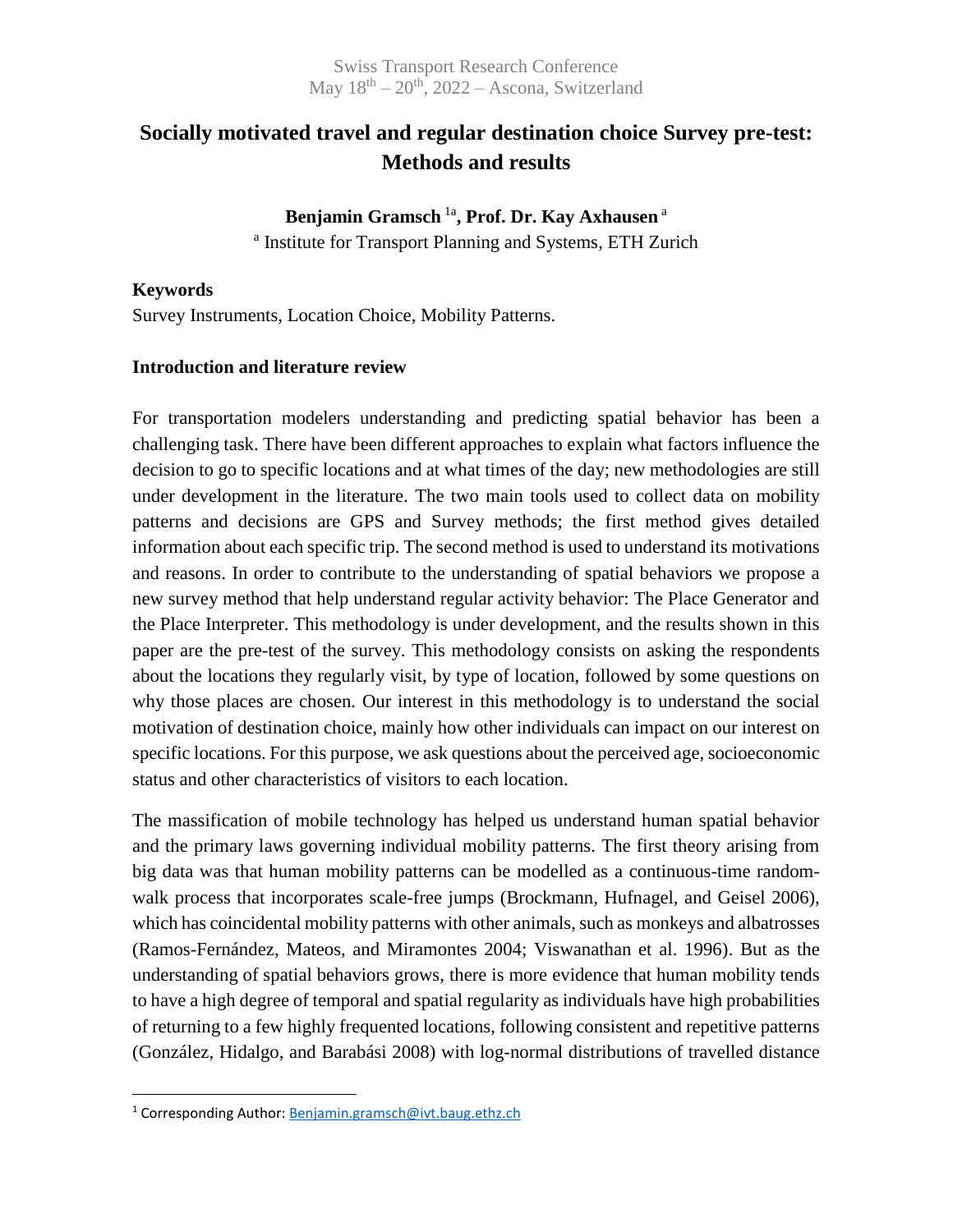(Alessandretti et al. 2017). Individual tendency to explore new locations decreases with time; when increasing the time individual's trajectories are observed, the harder is to find locations in their activity space that they have not yet visited (Song et al. 2010). These new technologies have been an important tool to detect the regularity of human mobility, but there is a lack of literature on why these regular locations are chosen.

The main model used to represent decision choice processes is the multinomial logit model (MNL), which assumes that individuals derive their utility from choice alternatives, this approach is straightforward in non-spatial choices, but it has added complexity when it is used for location choice due to its spatial component, generating two main problems: The first problem comes from the assumption of Independence of Irrelevant Alternatives (IIA), which states that the odds of choosing a particular alternative are independent of the size and composition of the choice set. The spatial component of the decision makes this property unrealistic for destination choice as competition is stronger between locations that are physically closer together (Pagliara and Timmermans 2009), therefore it is difficult to realistically hold IIA.

The second problem is that the number of feasible alternatives for leisure is lower than the number of known locations in an area, while some of them could be irrelevant for the individual, making it difficult to form a suitable choice set (Wang and Miller 2014). Two techniques are the most prevalent to generate location choice sets: sampling-based and heuristic-based (Phan, Vu, and Miller 2022). Sampling-based methods generate samples from universal sets of locations using random sampling or importance sampling, but creating an individual choice-set by importance of the location could be behaviourally incorrect (Frejinger and Bierlaire 2007), as it obviates the spatiotemporal constrains of the individuals. The heuristic-based model is behaviourally more realistic (Wang and Miller 2014). This method is used by Ordóñez Medina (2016), whom estimates the probability of knowing a place related to the intrinsic characteristics of the location, personal preferences and travel time to the destination. But these models could be hard to implement as it needs to identify all the geographically available options according to the specific location of the individual in a certain period of the day.

In the last years, there has been an increasing interest on the impact of social interactions in urban mobility, as social animals, we are more likely to be friends with someone that lives nearby than someone that lives far away (Liben-Nowell et al. 2005). There have been studies that try to predict an individual's location by using acquittances' locations and predicting friendships using temporal co-occurrences (Grabowicz et al. 2014). Cho et al. (2011) have modelled the impact of social networks on short range movements, finding that between 10 and 30% of all human movement is explained by social relations while 50 to 70% is periodical travel. Our mobility behaviour is strongly influenced by our social connections,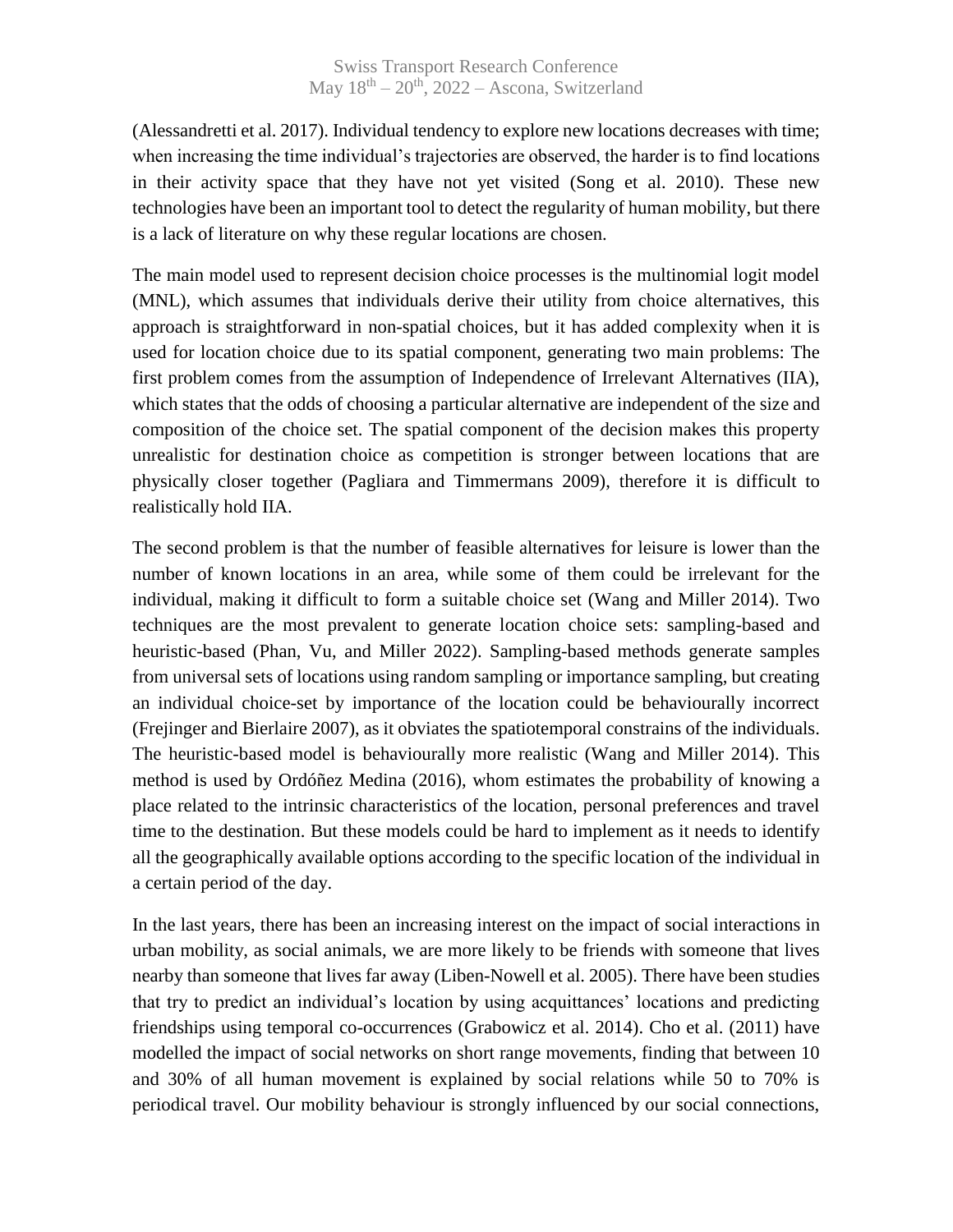but there could be also an influence from the people we don't know in individual's destination choice. It is known that homophily is an important factor on residential location choice (Galster, Turner, and Santiago 2021), we are now interested to investigate if homophily is also a factor on destination choice.

The complexity of gathering information about location choice, the importance of regular activities in human mobility and the social motivation of travel are the main motivation to design the Place Generator and the Place Interpreter that helps build a topological space of regular activities with detailed information on the motive to choose specific destinations. The locations provided by each respondent will also be important to create a set of unchosen alternatives that can be behaviourally realistic and with detailed information on each location's visitors.

## **Survey structure**

To contact the participants for the pre-test, we sent invitation letters to 2,000 randomly drawn people in the Zurich Metropolitan Area with a web address and a QR code to access the survey. The survey consists of two parts; the first part is related to sociodemographic characteristics, mobility tool ownership, and work and education location. Later comes the Place Generator and Place Interpreter. In the Place Generator, we ask the respondents to name up to three of each type of location included in the survey. The types of locations are restaurants; bars or nightclubs; cultural centers; supermarkets; cinemas; parks; and other leisure activities. This method helps to generate a spatial pattern of regular activities. Later comes the Place Interpreter in which we repeat six questions for each location named in the section before. The questions are:

- a. Which days they regularly visit the location;
- b. Time of the day they regularly visit the location;
- c. How often the location is visited;
- d. The reasons to go, including characteristics related to the location itself (i.e., price, quality of service), and the possibility of socializing and meeting new people;
- e. How would they describe the other individuals that visit a place, including age, interests, and cultural background? And;
- f. The mode they normally use to go to the stated location.

At the end of the survey, we included an invitation for the second part of the survey, in which we ask for social networks and socially motivated travel.

## **First Results**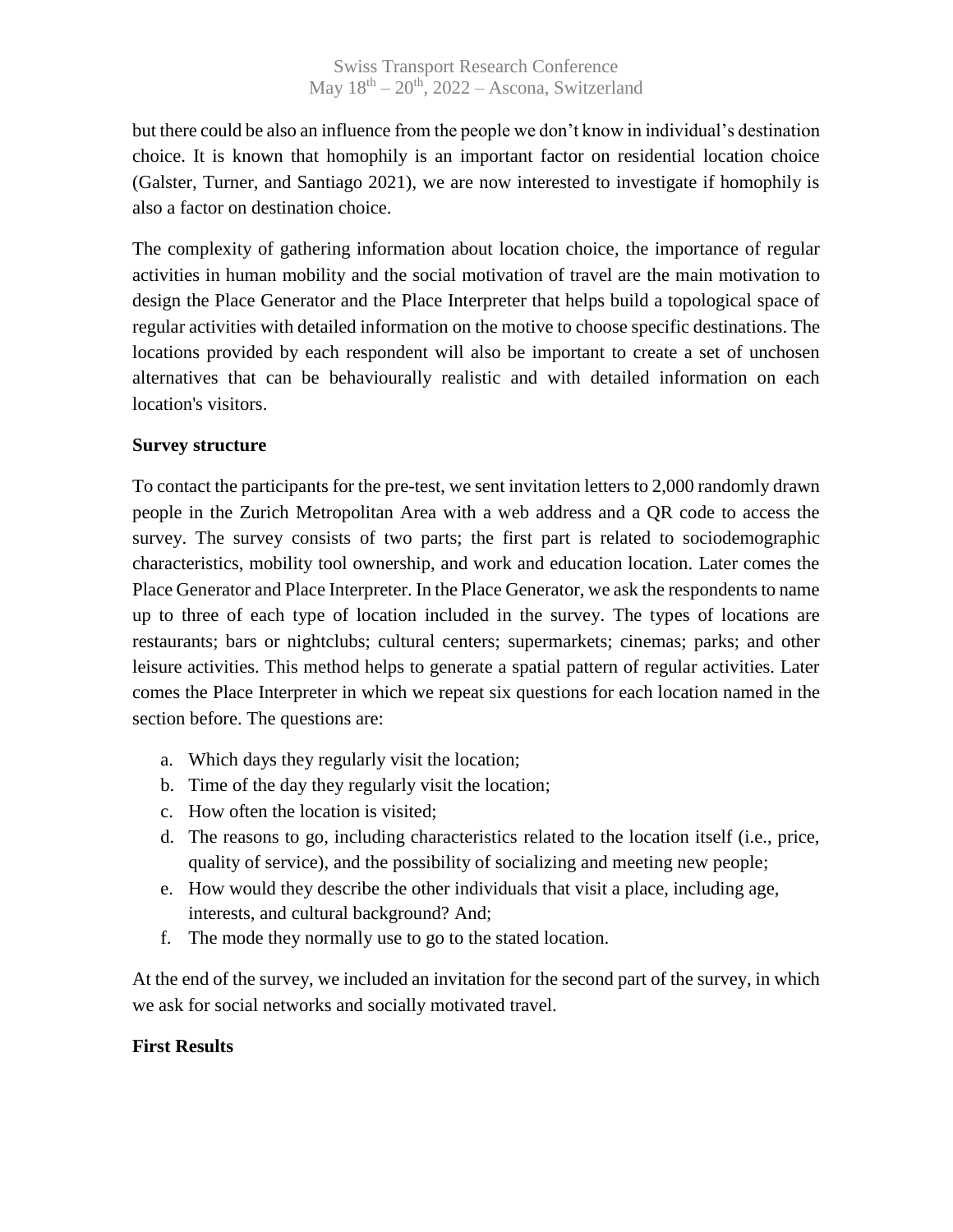The survey pre-test was conducted in the Zurich Metropolitan Area between the 2nd and 5th of May 2022 and included 2,000 potential respondents, which will be contacted again on the 9th of May, remembering to answer the survey. So far, 146 responses have been recorded, 19 respondents did not finish the survey, six of them (31.6%) did it during the Place Interpreter, and the other seven individuals didn't accept the terms and conditions of the survey, finishing it at the moment. Therefore, there are 121 answers for the analysis. The survey takes a median of 16.1 minutes and a minimum time of 4.6 minutes. The socioeconomic section of the survey has a mean duration of 3.43 minutes, while the Place Generator takes a median time of 4.17 minutes and a median of 5.24 minutes for the entire Place Interpreter.

In terms of response quality, on average, the respondents named 8.64 locations, mainly supermarkets (2.37), restaurants (1.66), and parks (1.46). Giving us a total of 1046 locations. Figure 1 shows the total number of locations per type asked. There was one confusion with the questions Parks and Forest in which people did not include hiking into the mountains but added to Other Leisure Activities, and therefore it is important to specify in the final survey. Figure 1, total number of locations per type

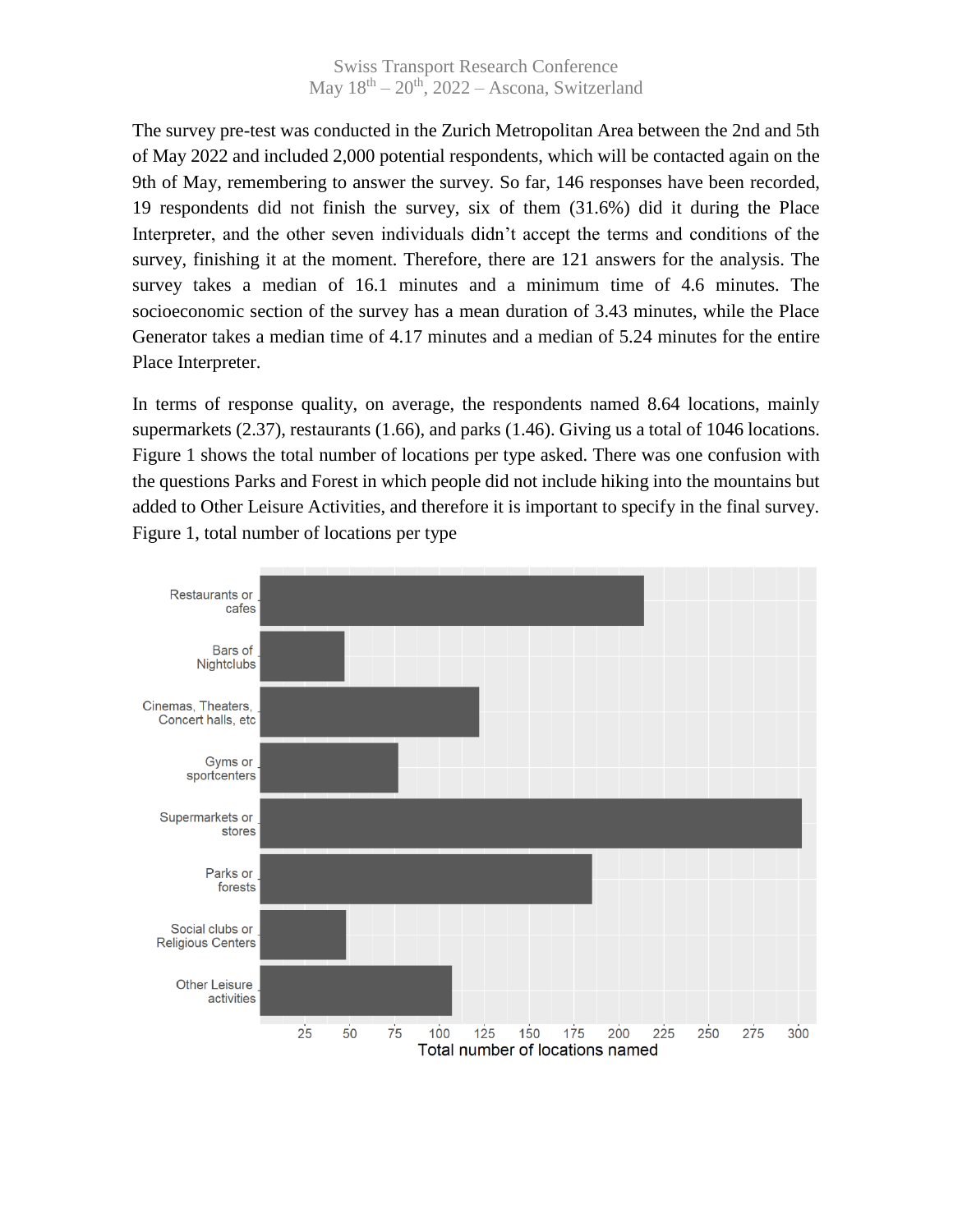Swiss Transport Research Conference May  $18^{\text{th}} - 20^{\text{th}}$ , 2022 – Ascona, Switzerland

During the pre-test, we asked for the name of the locations and the street, neighborhood, or city to be able to Geocode the answers and easily located them on a map. Even though we explicitly asked for the information as detailed as possible, a considerable number of individuals didn't specify this information. This is especially problematic with locations like supermarkets or fast food chains and it would force us to make strong assumptions about which specific store they are visiting. In the final survey, we will ask only for the name of the location and during the Place Interpreter, we will ask the respondents to specify the location of the place on a map.

The Place Generator can also give us information about the average activity space of the respondents as we ask for work location and home location, this way we can estimate the different routes and time spent to move to each location named, which also will help generate a realistic set of unchosen alternatives as we will know how much each respondent move through the city. Figure 2 is an example of an individual and the locations they usually visit.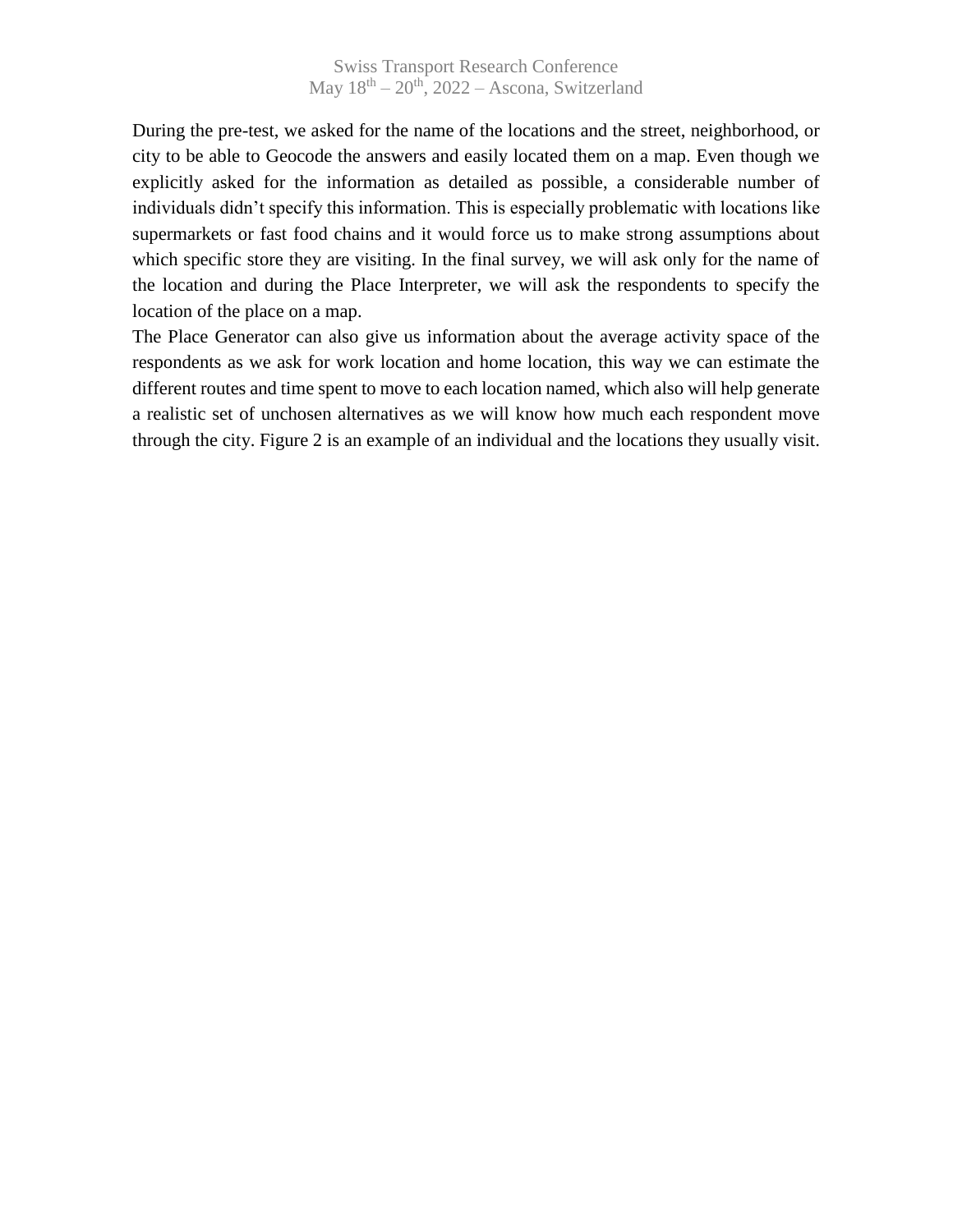Swiss Transport Research Conference May  $18^{\text{th}} - 20^{\text{th}}$ , 2022 – Ascona, Switzerland



Figure 2, visualization of the locations visited

Figure 3 is the distribution of all the locations respondents have named and we were able to geocode directly from their responses and were not standard names like "Coop" or "Zurich", leaving 494 locations (47.23%) out of the map. Even though we have loosed many locations due to the lack of information provided by the respondents, there is a high density of locations that individuals tend to visit in routinely, and therefore, if we can improve the collection of the spatial location of each activity, the method can be useful to create a rich dataset of unchosen alternatives.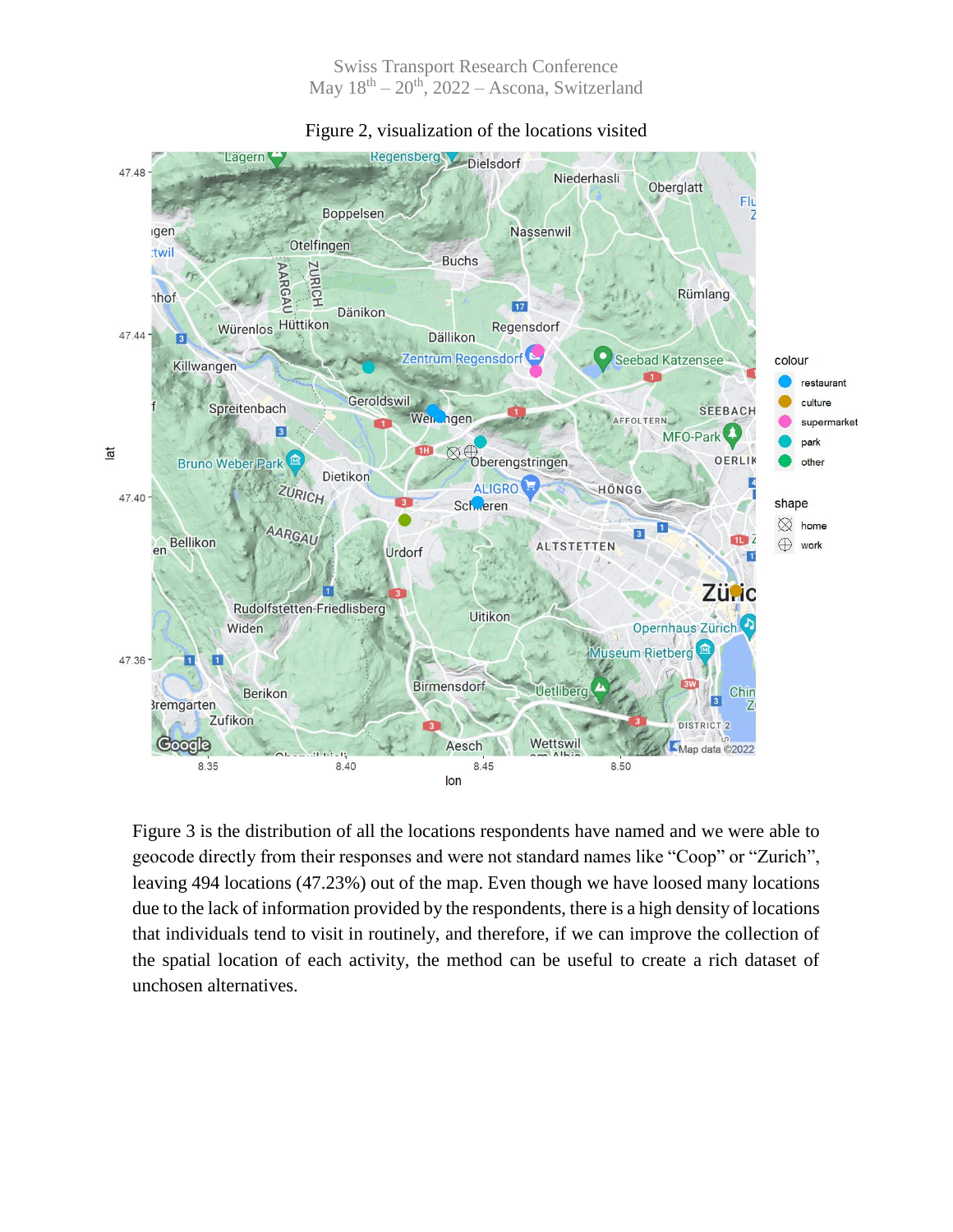

Figure 3, geocoded locations named by the participants

Concerning the reasons to go to certain locations, people had to answer the question "Why do you normally go to [Name of location]? Mark all that apply", table 1 shows the results of the question in terms of the percentage of the chosen option.

|               | <b>Quality</b> | Price |          | Convenient   Decoration, | Other    | Easy     | to   Uncrowded | Other |
|---------------|----------------|-------|----------|--------------------------|----------|----------|----------------|-------|
|               |                |       | Location | environment              | visitors | meet new |                |       |
|               |                |       |          | $&$ music                |          | people   |                |       |
| Restaurant or | 88.8%          | 38.8% | 89.3%    | 32.2%                    | 41.6%    | 0.4%     | 1%             | 15%   |
| café          |                |       |          |                          |          |          |                |       |

Figure 1, reasons to visit named locations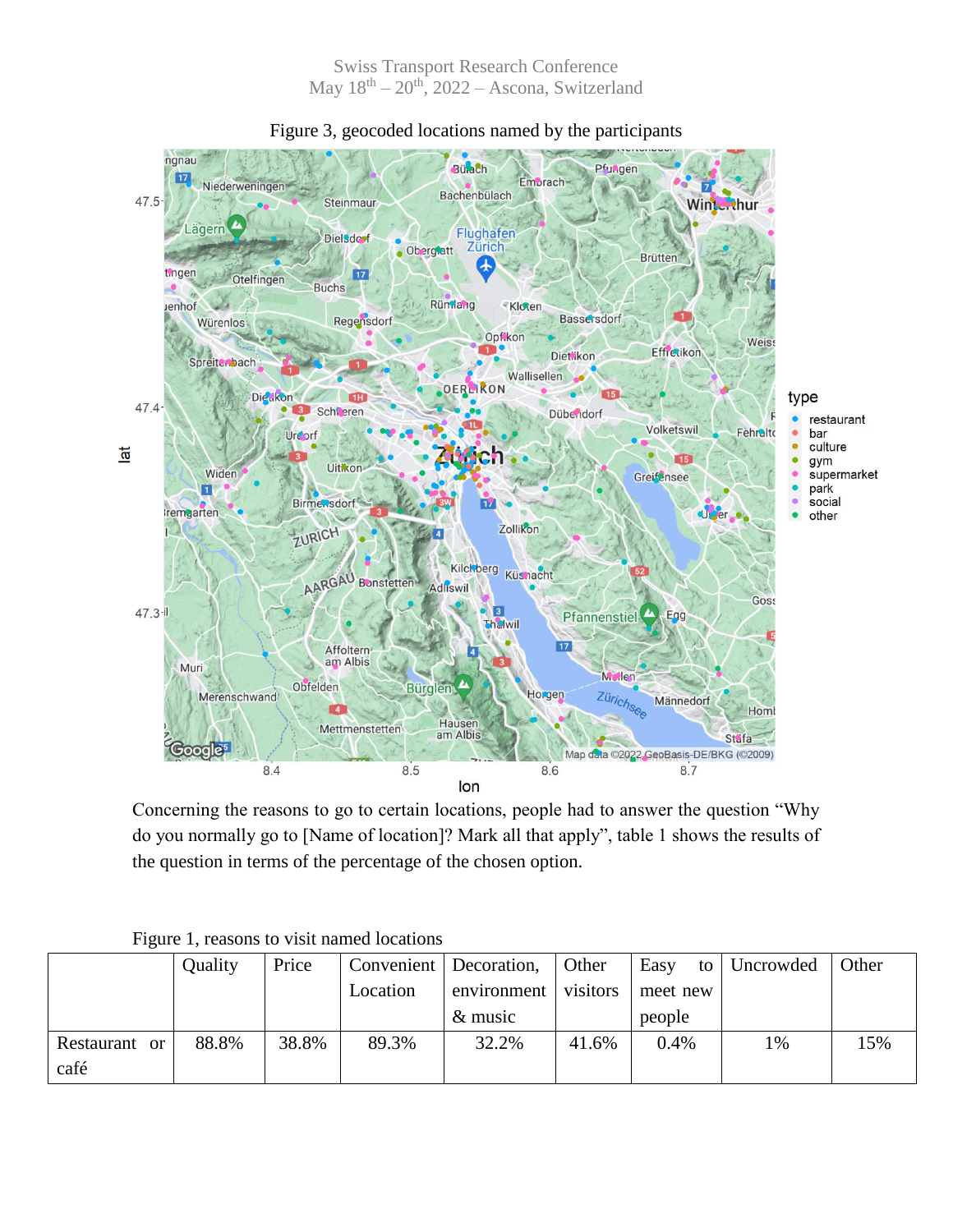| Bar<br><sub>or</sub> | 46.8% | 29.8% | 72.3% | 34%   | 28.3% | 2.1%                     | 14.9% | 12.8% |
|----------------------|-------|-------|-------|-------|-------|--------------------------|-------|-------|
| Nightclub            |       |       |       |       |       |                          |       |       |
| Cultural             | 64.8% | 47.5% | 38.3% | 31.1% | 23.8% | 0.8%                     | 10.7% | 21.3% |
| locations            |       |       |       |       |       |                          |       |       |
| Sport centers        | 42.8% | 79.2% | 67.5% | 14.3% | 40.3% | 3.8%                     | 23.4% | 27.2% |
| Supermarkets         | 65.8% | 28.1% | 73.2% | 2.9%  |       | $\overline{\phantom{a}}$ |       | 2.2%  |
| Parks                | 5.4%  | 38.9% | 62.7% | 14.6% | 21.6% | 1.6%                     | 22.7% | 32.9% |
| Social               | 25%   | 70.8% | 39.6% | 45.8% | 72.9% | 12.5%                    | 0.0%  | 16.6% |
| Activities           |       |       |       |       |       |                          |       |       |
| Other leisure        | 25.2% | 67.2% | 54.2% | 29.9% | 29.9% | 2.8%                     | 13.1% | 33.6% |

Swiss Transport Research Conference May  $18^{\text{th}} - 20^{\text{th}}$ , 2022 – Ascona, Switzerland

The "Other" answer had the option to write a text to specify, for Restaurants or Cafes and Bars or Nightclubs, the most typical responses were that they go because of other people (i.e. co-workers like it or it is good for kids) and because of its friendly staff. In the case of Cultural locations, they mostly name that they like the concerts or plays meaning they didn't understand the option "Quality of the collections and presentations" which referred to that option. In Sport-centers, they mostly named the type of sport they perform. In Parks and Forest, they also named the activities they go perform (walking the dog, hikes) and the prettiness of the location which was part of the option "Decoration, environment and music" In Social Activities and Other Leisure, they also named the activities they perform in the location. An interesting result is that other visitors are an important reason to visit the different locations, especially social activities, and restaurants and cafes, even though people do not go to those locations because it is easy to meet new people. Two conclusions can be drawn from this question: the first one is to create answers specific to each location instead of trying to standardize them to all the locations, and the second is that in Sport-centers, social activities, and others, people understand the question as what they go to do to the location instead of why they chose that specific location, that has to be fixed with a better wording of the question.

The most interesting question for further research is the type of people they think visit each location. This question will let us create the unchosen alternatives for the location choice model in which we will evaluate how the mix of people that visit each location have an impact on the individual's decision to go to the place, and therefore we put special attention to the results of this question. As we can see, these questions were properly understood as people can somehow describe the people in the locations named. Around 20% of the people answered "I don't know". Figure 2 shows the responses to this question. For example, 20.5% of the people that named a restaurant stated that the people that go there have a similar age. A first grasp of the data shows that people tend to go to places where people with similar interests go. This is true for Cultural locations, Sports centers, Parks, Social Activities, and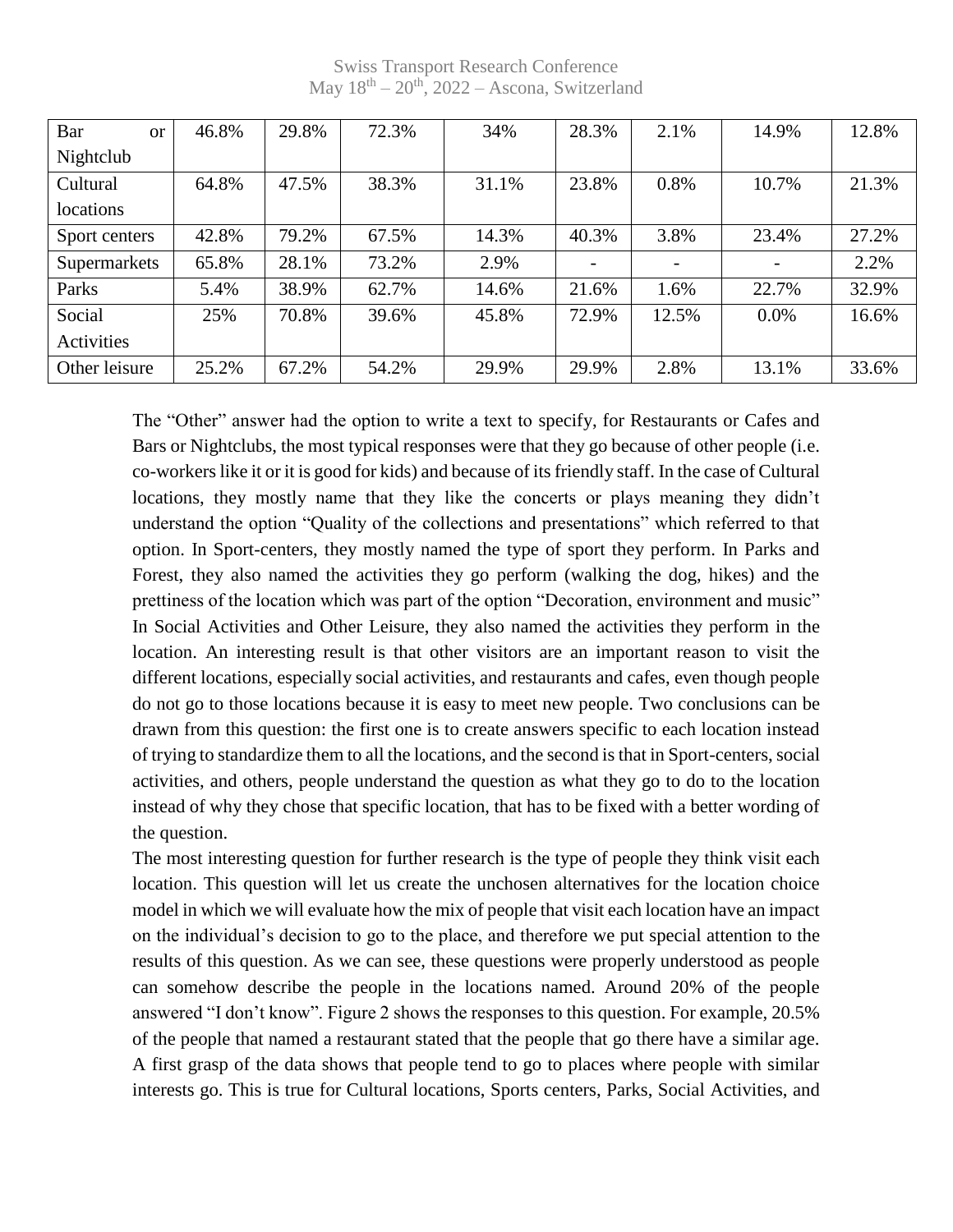Other Leisure while Age and Cultural Background is less relevant for visitors. In the "Other" option, the most repeated comment was that the location had a mixed crowd and people from the same area. These options are going to be added to the final survey.

| ັ                           |             |           |                |                  |       |
|-----------------------------|-------------|-----------|----------------|------------------|-------|
|                             | Similar age | Similar   | Similar        | Similar cultural | Other |
|                             |             | interests | socioeconomic  | background       |       |
|                             |             |           | status         |                  |       |
| Restaurant<br><sub>or</sub> | 20.5%       | 15.4%     | 24.8%          | 21%              | 24.2% |
| café                        |             |           |                |                  |       |
| Bar or Nightclub            | 14.9%       | 25.5%     | 23.4%          | 19.1%            | 8.5%  |
|                             |             |           |                |                  |       |
| Cultural                    | 7.3%        | 26.2%     | 5.7%           | 11.5%            | 1.6%  |
| locations                   |             |           |                |                  |       |
| Sport centers               | 16.8%       | 61%       | 14.3%          | 9%               | 11.7% |
| Parks                       | 3.7%        | 38.3%     | 3.4%           | 6.5%             | 15.7% |
| <b>Social Activities</b>    | 18.7%       | 66.6%     | 29.2%<br>14.6% |                  | 4.1%  |
|                             |             |           |                |                  |       |
| Other leisure               | 16.8%       | 58.9%     | 14%            | 14.9%            | 5.6%  |

Figure 2, type of people visiting named locations

Lastly, the invitation for the second part of the survey has a positive response rate with 78% of the people accepting the invitation which is sent via e-mail 6 days later.

# **Conclusions and last remarks**

Human mobility has very regular patterns as the probability of going to new locations is low and decreases over time (Song et al. 2010). Therefore, asking people which locations they normally visit is a valid methodology to understand mobility patterns and the reasons to choose each location. In this case, we want to focus on the social aspect of mobility, and how the type of visitors impacts the destination choice, this is why we ask people to try to describe, in comparison to themselves, the type of people that goes to the locations they go to, this way we can create a set of unchosen alternatives that help us understand the process of destination choice depending on demographic characteristics.

The survey itself was easy to understand. Almost all the questions were answered without much complications. The length of the survey is proper, varying between 10 and 20 minutes. One of the biggest worries before the survey was the tediousness of the Place Interpreter as the questions are repeated for each place, but the low number of people quitting during the Place Interpreter (31.6%) means that it is not as problematic as we were expecting.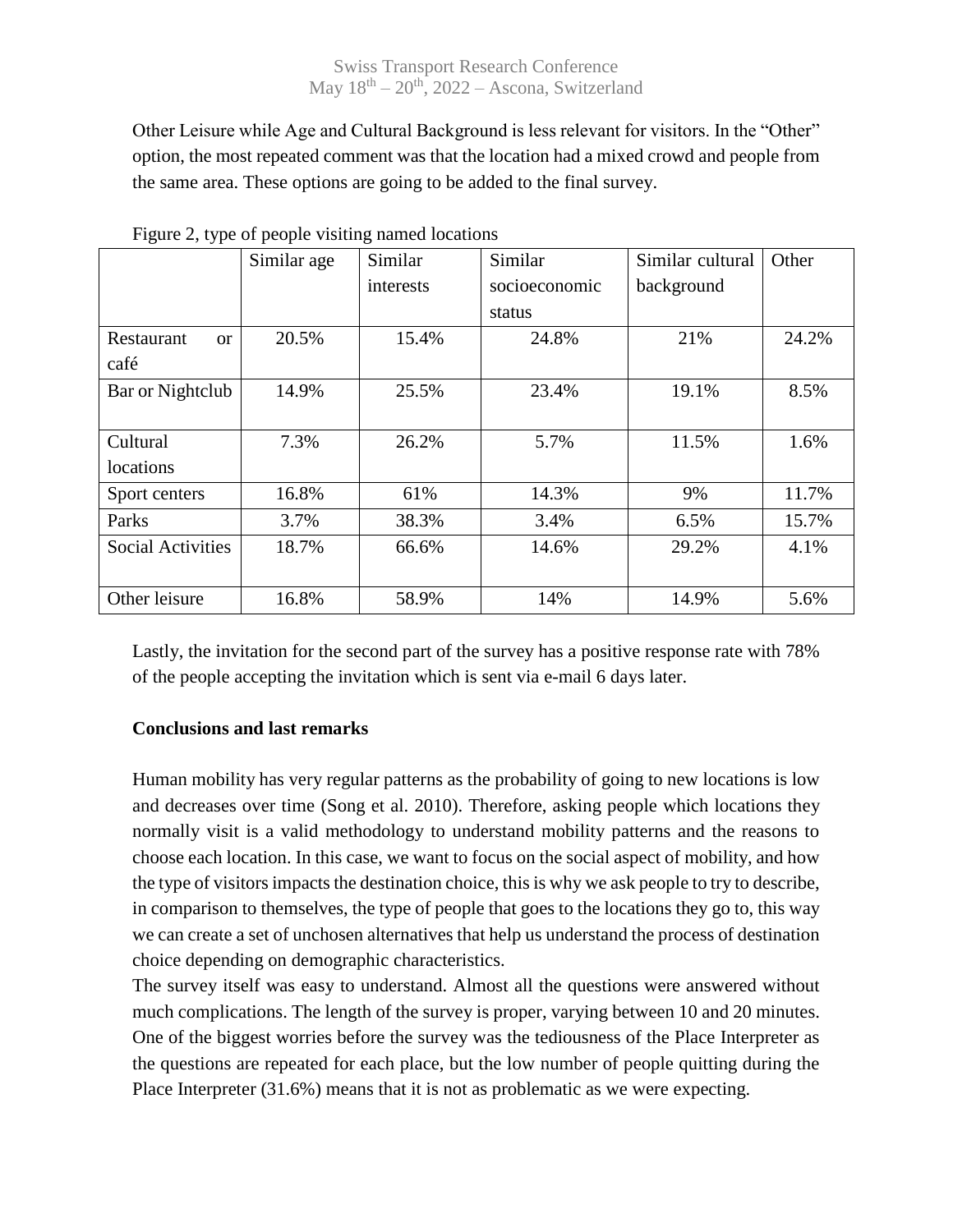The main problem we encountered during the survey was the lack of capacity to properly geocode the locations that people wrote in the Place Generator. To solve this problem, we will add an interactive map where people will have to locate the specific location they go, which will increase the response burden of the survey but will help with the precision of the set of alternatives and the estimation of the activity space of each attendant.

The next step for the survey is to fix all the related problems and misunderstandings mentioned in this paper and wait to have enough answers to the second part of the survey to see if it was properly understood. The final survey version of the survey will be implemented twice, the first in the Zurich Metropolitan Area with 8,000 invitations and a second time in the cities of Geneva, Turin, Hamburg, and Brussels with 10,000 invitations per city. Both surveys will include the Place Generator and Place Interpreter as well as the Social Networks.

#### **References**

- Alessandretti, Laura, Piotr Sapiezynski, Sune Lehmann, and Andrea Baronchelli. 2017. "Multi-Scale Spatio-Temporal Analysis of Human Mobility." Edited by Tobias Preis. *PLOS ONE* 12 (2): e0171686. https://doi.org/10.1371/journal.pone.0171686.
- Brockmann, D, L Hufnagel, and T Geisel. 2006. "The Scaling Laws of Human Travel" 439: 4.
- Cho, Eunjoon, Seth A. Myers, and Jure Leskovec. 2011. "Friendship and Mobility: User Movement in Location-Based Social Networks." In *Proceedings of the 17th ACM*